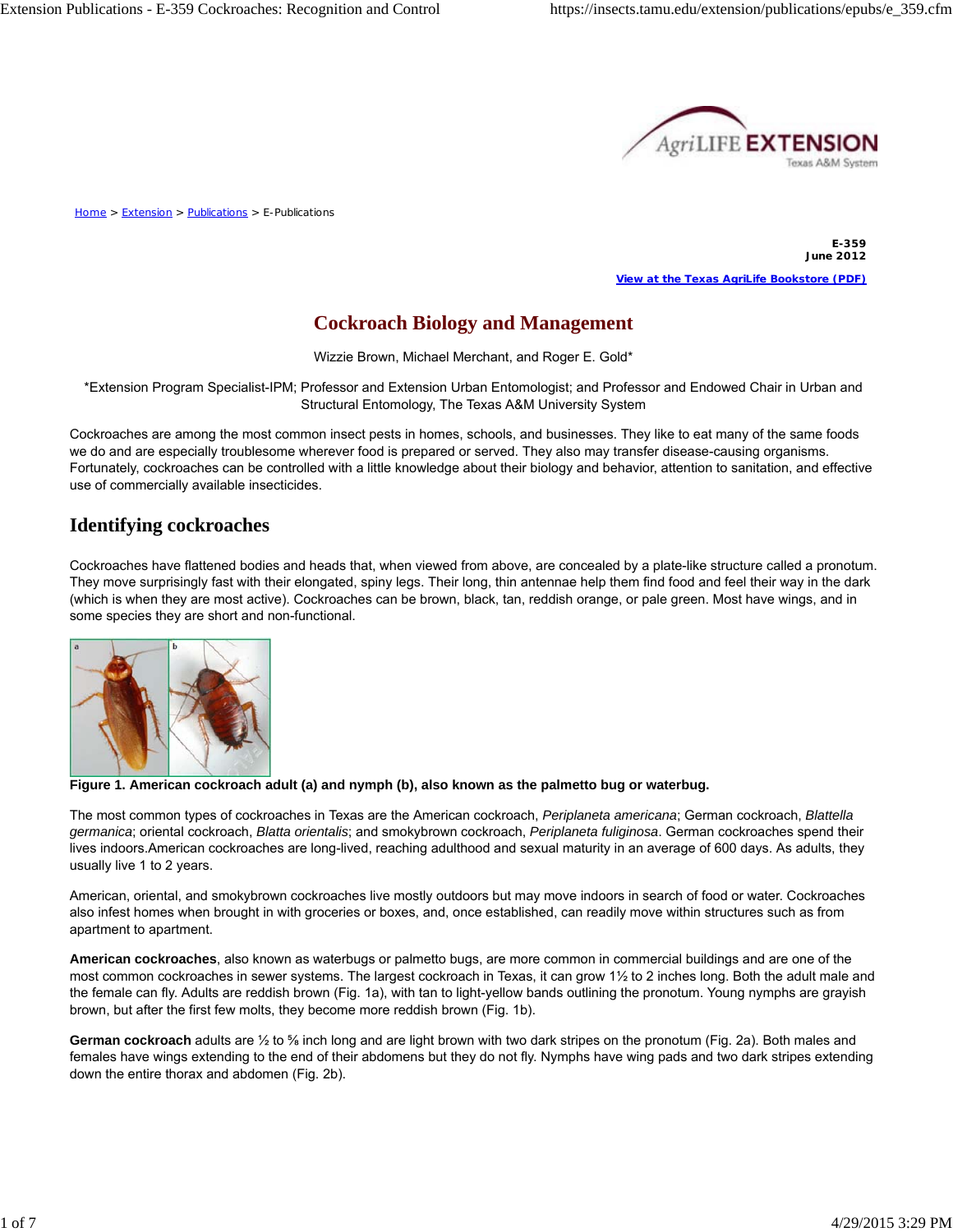

#### **Figure 2. Adult (a) and nymph (b) German cockroaches. The adult female in this picture carries an egg case (ootheca) that will produce 30 to 40 small nymphs.**

German cockroaches are the most prolific of indoor cockroaches and can produce a generation in about 100 days. They are one of the most widespread insect pests to public health in urban homes, apartments, and restaurants. They transport germs and are associated with allergies and asthma.



**Figure 3. Smokybrown cockroach adult (a) and large nymph (b).**

German cockroaches do not live outdoors in Texas. The Asian (*Blattella asahinai*) and field (*Blattella vaga*) cockroaches look very similar to German cockroaches and may be found outdoors in some areas of the state.

**Smokybrown cockroaches** are also large. Adults reach 1¼ to 1½ inches long. They are dark brown to black and their wings extend beyond the abdomen in both sexes (Fig. 3a). Their antennae are as long as or longer than their bodies. Younger nymphs are black with two white bands on the body and white-tipped antennae (Fig. 4); older nymphs are uniformly reddish brown (Fig. 3b).



**Figure 4. Very young smoky-brown cockroach nymph.**

The smokybrown cockroach is common outdoors, especially in the more humid areas of Texas and other southern states. They prefer living in protected, moist, warm sites, away from moving air. Common habitats are ground cover, mulch, palm fronds, soffits, eaves of attics, and tree holes. Smokybrown cockroaches reach maturity in an average of 600 days, and adults typically live 3 to 9 months.



**Figure 5. The adult oriental cockroach is nearly jet black with short wings. (Image from Clemson University, bugwood.org.)**

**Oriental cockroaches** are dark brown to black and grow to about 1¼ inches long. They do not fly and their wings remain short, even as adults. The female's wings are smaller than the male's, which extend only slightly over half of the body (Fig. 5). Nymphs are uniformly reddish brown to black. The development time from egg to adult averages 575 to 600 days and adult oriental cockroaches live 1 to 6 months. They prefer cooler, ground-level sites such as basements, crawl spaces, and wet areas.

**Turkestan cockroaches**, Blatta lateralis, are becoming more common in Texas, especially in western parts of the state. Males and females look strikingly different (Fig. 6). The brownish yellow adult males are 1/2 to 7/8 inch long. The pronotum has a pale margin, as do the upper corners of the front wings. The female Turkestan cockroach is similar to the oriental cockroach—shiny, dark reddish brown with short wings. However, the outer bases of the wings are pale like the male Turkestan cockroach.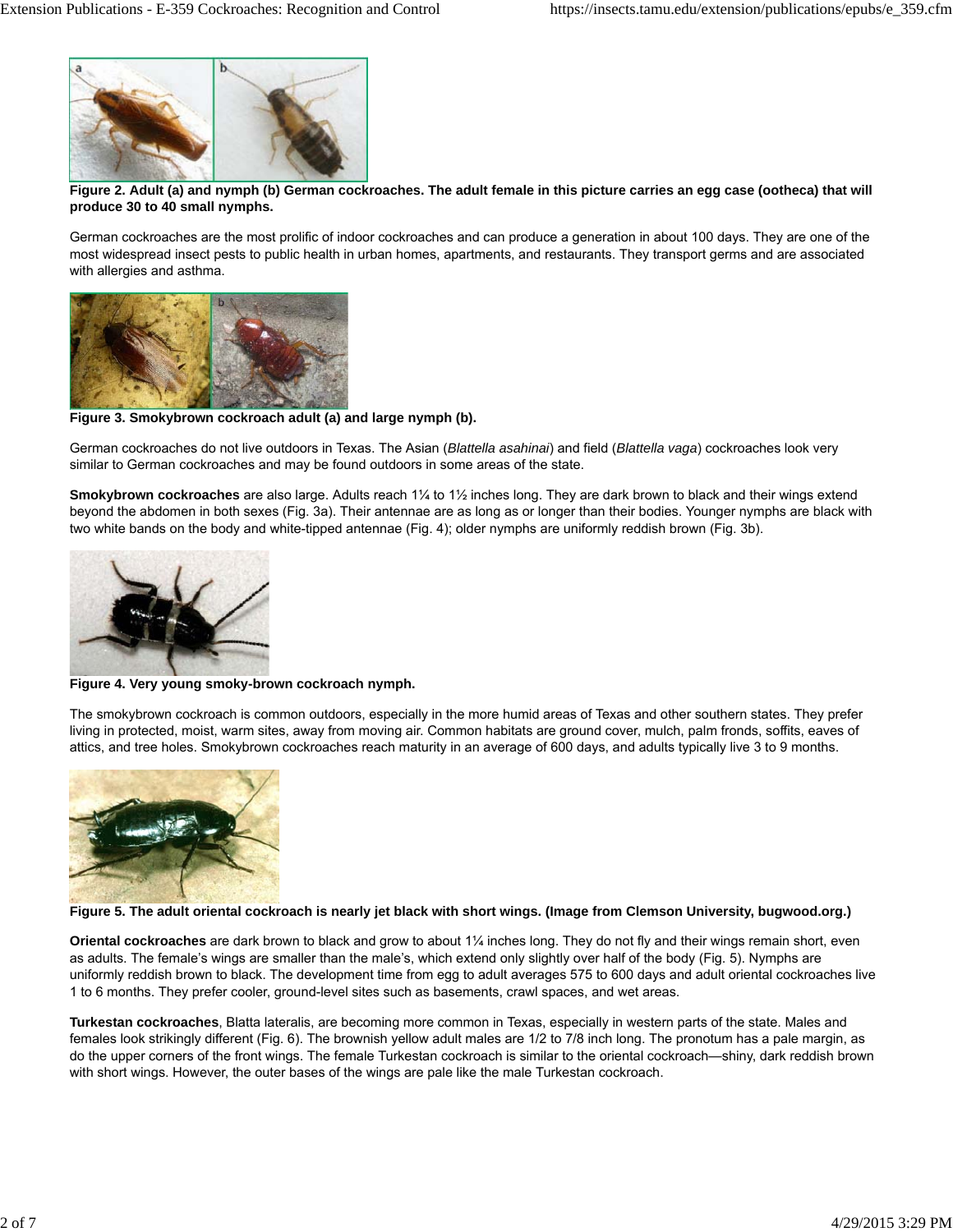

**Figure 6. Male (a) and female (b) adult Turkestan cockroaches. (Images by Robin McLeod.)**

This species is native to Asia but was introduced to California and is expanding its range into Texas. It has become one of the most common outdoor cockroaches in El Paso, where it is found in compost, leaf litter, and potted plants; in expansion joints of sidewalks; and around water meter boxes.

## **Cockroach Biology**

Cockroaches have a three-stage life cycle: egg, nymph, and adult. Mature females produce 12 to 36 eggs at a time, depending on the species. The eggs are protected in a bean-shaped capsule, or ootheca (oh-oh-THEE-kah). The number of oothecae that females produce depends on the species. The female cockroach carries the egg capsule until it is mature or she finds a secluded spot to glue it to a surface or drop it. Some females carry it until just before the eggs begin to hatch. After hatching, nymphs tend to stay in dark, protected cracks and crevices, which they often share with adult cockroaches.

At average indoor temperatures, it takes a German cockroach nymph 50 to 60 days to develop into an adult. The optimum temperature for German cockroaches is around 80 degrees F. Warmer temperatures shorten their development time and increase the potential for population growth.

Most cockroach species are nocturnal—they hide during the day and come out at night to look for food. For example, the German cockroach spends about 75 percent of its life in narrow cracks and crevices, from 1/32 to 3/16 inch wide. From these harborages, adults emerge at night to search for food and water.

If you see cockroaches during the day, it usually means there are a lot of them around. They tend to congregate near sources of heat and moisture, which accelerates their growth and reproductive rates.

## **German cockroach control**



**Figure 7. Sticky card placed within a cupboard for monitoring**

### **cockroaches.**

Cockroaches are best controlled through an integrated pest management process of inspection, sanitation, exclusion, and the use of low-toxicity insecticides.

### **Inspect**

First, determine where cockroaches enter the home and where they live. The larger types, such as American and smokybrown cockroaches, often enter a home or business through poorly sealed doors, roof soffits, or floor drains.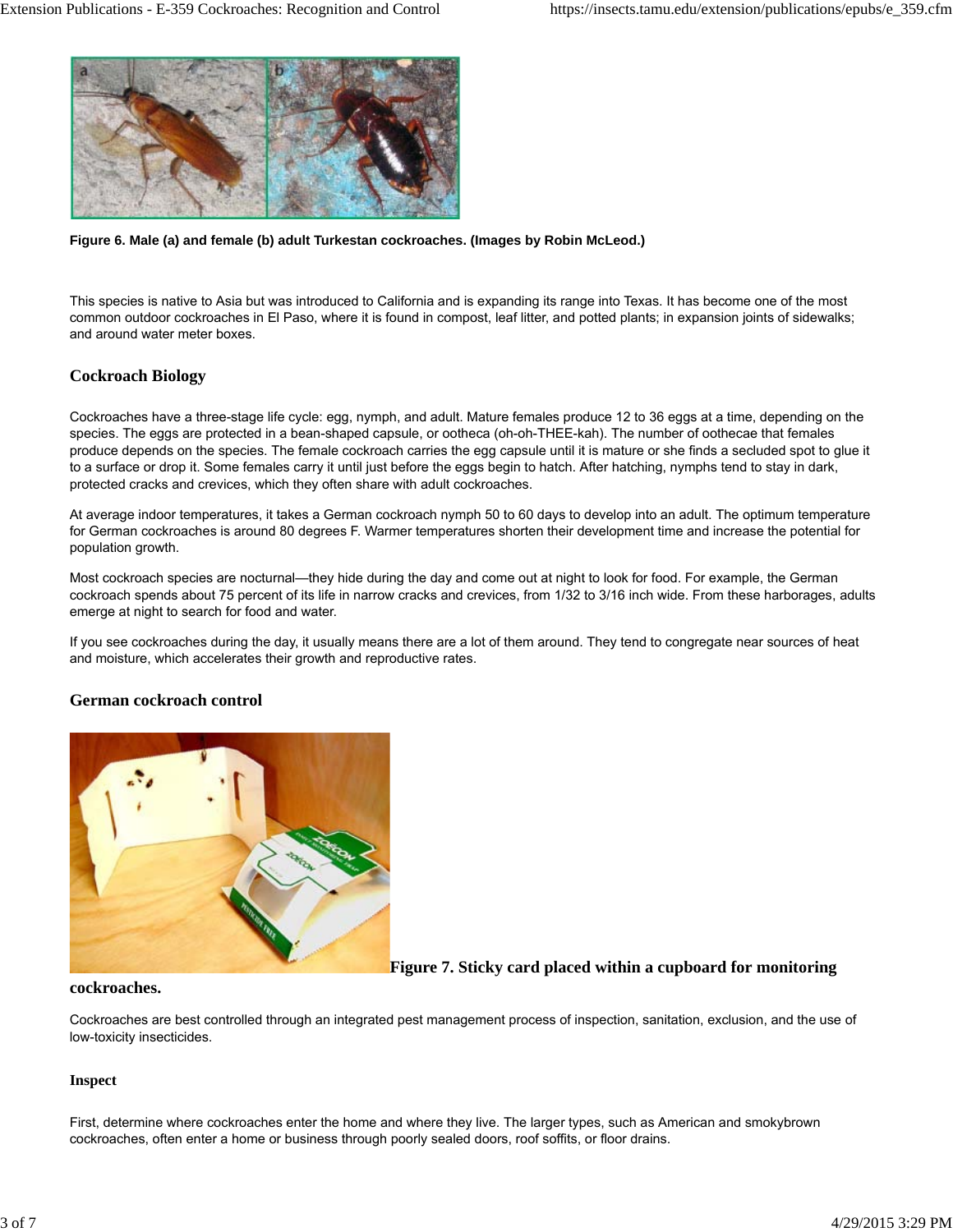If you are unsure where cockroaches are entering, place sticky card monitors, also called "roach hotels" or "glue boards," next to doors, behind laundry appliances, under stoves and refrigerators, or in other locations where cockroaches may travel or hide. Sticky cards trap cockroaches and other crawling insects (Fig. 7). They are most useful for monitoring and less effective for controlling cockroaches. Nevertheless, they can provide some control, especially for low numbers of larger cockroaches.



# **Figure 8. Dots showing possible sticky card placement for**

## **monitoring cockroaches.**

To make a home less hospitable for cockroaches, reduce clutter, keep mops and wet items off of floors, and eliminate food and water (such as empty pet bowls each night). Sticky cards (Fig. 8) placed along walls and cabinet edges in utility rooms and near exterior doors help monitor cockroaches and provide some control, especially for outdoor species.

When German cockroaches are the problem, look for favored harborages or daytime hiding places. German cockroaches prefer cracks and crevices in warm locations near water and food. Look for tiny droppings deposited around cockroach harborages. The droppings look like crushed pepper and stick to surfaces where cockroaches congregate. A good flashlight is essential for spotting cockroaches and their signs.

Use a household hair dryer to flush cockroaches out of hidden areas. Cockroaches dislike high temperatures and moving air and will flee when hot air is directed into a harborage. Once you identify harborages, treat or seal them to prevent further use.

## **Remove food, water, and harborage**

Good cleanup and sanitation practices are essential to effective cockroach control. When food or water is scarce, cockroaches must search farther each night to survive. Good sanitation puts stress on cockroach populations and increases the effectiveness of baits and other insecticides.



## **Figure 9. Placing cockroach bait station under a stove. Stations are most effective if placed along a wall or cabinet edge.**

Clean the floors and counters and fix water leaks to remove moisture sources. Seal cracks and crevices where cockroaches hide or enter buildings. Use a good-quality caulk or sealant to close the gaps around sinks and plumbing, in walls, and along kitchen splash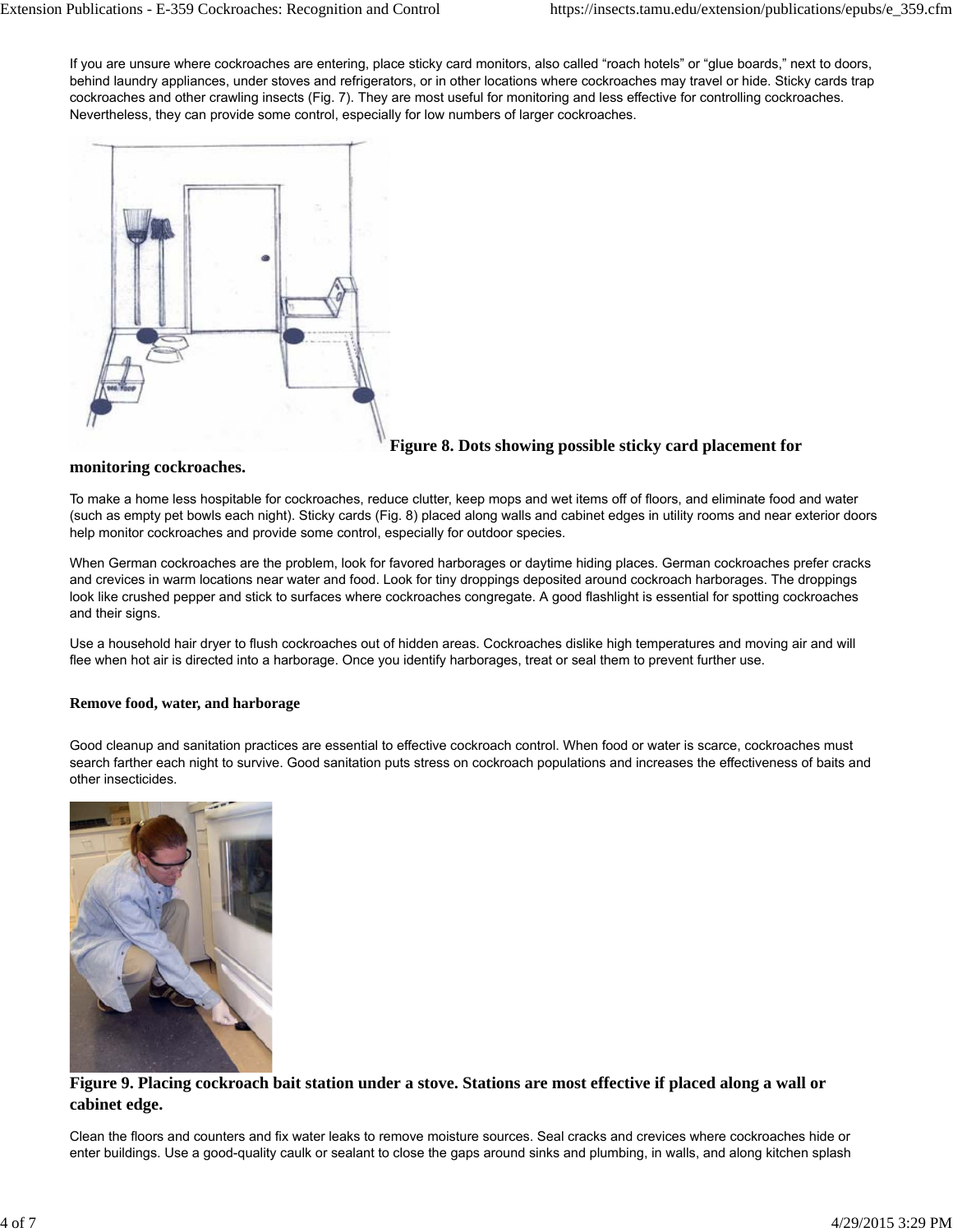guards.

#### **Control cockroaches safely**

Traps alone do not provide sufficient control of well-established cockroach infestations. For them, you will need to use a vacuum cleaner, bait, dust, or spray.

**Vacuums.** Vacuum cleaners can be useful in removing both cockroaches and their food sources under stoves and behind refrigerators. In addition to removing cockroaches, a vacuum cleaner helps remove crumbs and other food that cockroaches depend on. Make sure the vacuum has a HEPA filter that can filter out the finest dust particles because cockroach harborages often contain allergens that can cause asthma or make breathing difficult for some people.

**Baits.** A food mixed with an insecticide, baits are among the most effective insecticides for controlling cockroaches in homes. Cockroaches feed on the bait and return to their hiding places to die. Baits are most effective when few other food alternatives are available.



## **Figure 10. Place baits in cracks and crevices where cockroaches hide. Many small, pea-sized placements are more effective than fewer, larger ones.**

Using baits indoors. The most common consumer bait formulations come in ready-to-use plastic bait stations or tubes containing gel baits. When using pre-baited containers, always use enough stations to effectively treat infested rooms—at least one bait station within 1 to 2 feet of every suspected cockroach harborage. Follow the package directions.

Place the bait stations near garbage cans, under sinks, along cabinet edges, near cracks in corners, or under dishwashers, refrigerators, or stoves (Fig. 9). Place them horizontally or glued to a vertical location (Fig. 10). When using gel baits, it is more effective to use many small placements (ideally, no larger than pea-sized) than a few large ones. Avoid over-application so that the bait is easily seen or drips from the application site.

Examine the baits regularly and replenish them as needed to keep them fresh and in supply for the cockroaches to eat. Baits work most effectively when cockroaches can feed freely and return to their harborages to die.

Remove old, dried-up bait by removing the bait station or scraping off the bait with a putty knife. Avoid applying other pesticides such as dusts or sprays close to bait stations because cockroaches will avoid contaminated baits.

If a bait does not control the cockroach population within 2 to 3 weeks, try a different bait with a new active ingredient. Switch active ingredients regularly to avoid creating resistant cockroach populations.



**Figure 11. Applying dust to a wall void where plumbing pipes enter the wall.**

**Dusts.** Some insecticides are sold in a dust form that can be applied into wall voids that are difficult to treat with other forms of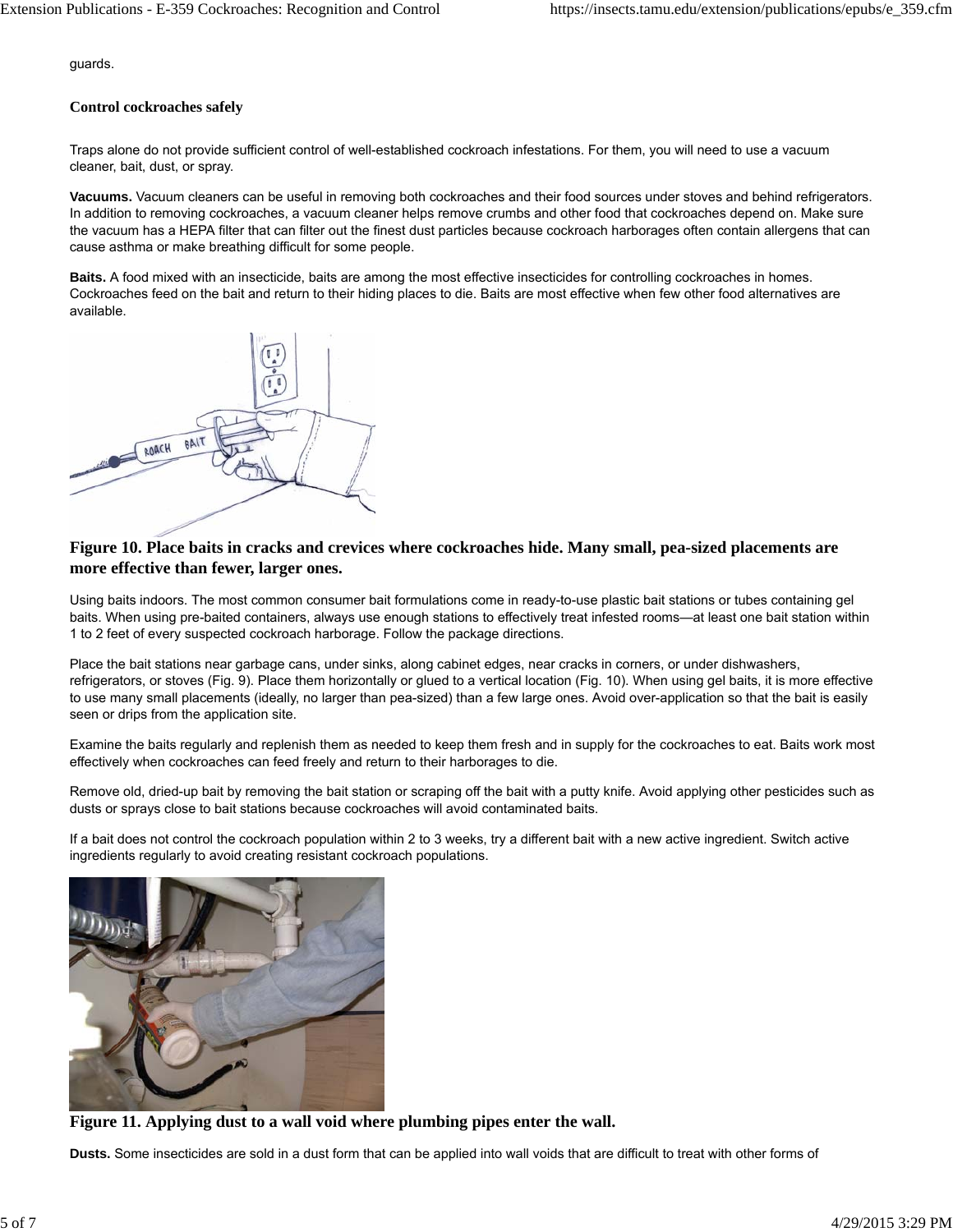insecticides. Dusts also can be transferred easily from one treated insect to another during contact in harborage areas.

Effective dusts for cockroach control include some plant-based insecticides and boric acid, which remains one of the more effective cockroach control insecticides, especially when used properly.

Do not apply boric acid or other dusts in the open or on countertops or shelves where they can contaminate surfaces contacted by dishes, food containers, people, or utensils. Good sites for using dusts include voids around plumbing (Fig. 11); under the dishwasher, refrigerator, and stove; and in cracks and crevices where baits cannot be applied.

Dusts are most effective when applied lightly so that the residues are barely visible. Cockroaches will avoid heavy dust deposits. The best way to apply dusts is to shake the container with the lid or cap on, remove the lid, and puff the dust lightly into the void space. Applying dusts with a spoon is ineffective and will always use too much insecticide. Usea damp cloth to immediately clean up any visible residues after a dust application.

**Total-release aerosols and sprays.** While efficient for killing flying insects and insects on exposed surfaces, total-release aerosols (bug bombs) generally do not eliminate cockroaches because they do not penetrate the cracks where most cockroaches hide. Likewise, insecticide sprays are not nearly as effective as baits are for eliminating German cockroach infestations.

If you use sprays or bug bombs, follow the directions carefully and remove or cover all dishes, cookware, and utensils. Over-application of any pesticide is not only ineffective, but can be dangerous to you and your family.

#### **Controlling other cockroaches outdoors**

American, oriental, and smokybrown cockroaches are usually found outdoors and in nonfood areas of homes and commercial buildings. They become pests when they enter a home or business. If you are unsure where cockroaches are getting in, use sticky card monitors.

Outdoors, look for dark, moist areas close to decaying organic food sources. Cockroaches can live in compost piles, ground cover plants, hollow trees, mulch, old stumps, palm fronds, woodpiles, sewer manholes, and underground water meters.

American and oriental cockroaches use floor drains as common points of entry into buildings. To minimize this risk, keep P-traps filled with water to create a barrier between the sewer and the home or business.

Check the threshold seals under doors and ensure that roof soffits are screened to keep cockroaches outdoors.

#### **Baits**

Granular baits for cricket and cockroach control work well, especially outdoors in ground covers and mulched plant beds. Lightly sprinkle the bait according to the label directions. Avoid applying visible mounds of bait that might attract dogs or cats.

Containerized bait stations are available for large cockroaches. Place the stations against walls, especially around doors and other suspected entry points.

**Insecticide sprays** can also help manage outdoor cockroaches or treat them in garages and home utility areas. Spray suspected cockroach harborages and entry points such as building perimeters, doors, soffits, and water boxes. In garages and utility rooms, spray the room edges and places that are unlikely to be contacted by children or pets.

Tips for professionals:

- Vary the type of insecticides used against German cockroaches. Rotating both baits and sprays 1 or 2 times a year reduces the risk of insecticide resistance, especially in apartments that are treated regularly for cockroaches.
- When rotating insecticides, switch between insecticides with different modes of action. See http://www.irac-online.org/teams/mode-of-action/ for more information about insecticide resistance management.
- Pyrethroid insecticides are highly repellent to German cockroaches. Using baits and non-repellent insecticides such as chlorfenapyr or boric acid may improve control in difficult cases.
- Always carry a clean rag and putty knife for cleaning up old bait residues and oversprays from liquid or dust applications.
- A good monitoring program can help you identify areas of cockroach activity as well as document the effectiveness of your control program. Recording the number of cockroaches in traps can be time-consuming, but may be useful, especially in sensitive accounts or ones with many cockroaches.

#### **Produced by Texas A&M AgriLife Communications Extension publications can be found on the Web at AgriLifeBookstore.org**

**Visit the Texas AgriLife Extension Service at AgriLifeExtension.tamu.edu**

**Educational programs of the Texas AgriLife Extension Service are open to all people without regard to race, color, sex, disability, religion, age, or national origin.**